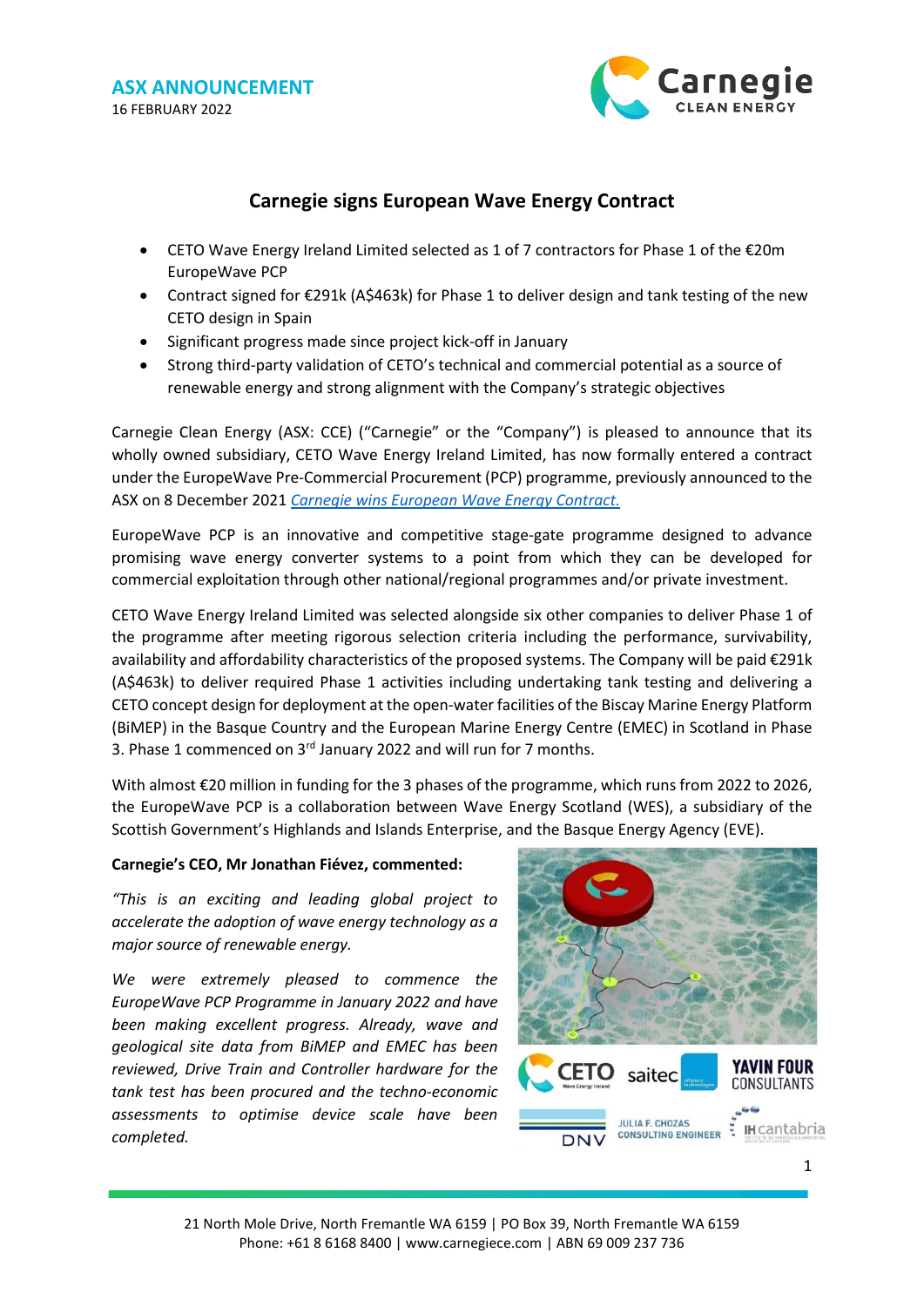

*The CETO design to be delivered in Phase 1 builds on our Digital Development Pathway and aligns with our plans to progress and validate recent technical achievements. We look forward to working with our partners in 2022 to demonstrate the technical and commercial potential of our CETO technology."* 

## **Key terms of the Contract**

- Phase 1 is expected to complete the following mandatory development tasks:
	- $\circ$  Conceptual design development of the complete system to be tested during Phase 3.
	- o Physical testing of a small-scale model in the mandatory test conditions.
	- o Independent review of tank testing activities.
	- o Preliminary Design Review of the conceptual design for the Phase 3 prototype.
- The duration of Phase 1 is from 3 January 2022 to 29 July 2022.
- CETO Wave Energy Ireland Limited will monitor the management of the Results and its Intellectual Property Rights and bears the costs associated with this.
- CETO Wave Energy Ireland Limited will retain ownership of the intellectual property, the results and any physical models, prototypes or other test pieces produced during the PCP.

CETO Wave Energy Ireland Limited will deliver Phase 1 of the PCP with the support of an impressive team including its consortium partner SAITEC Offshore Technologies and subcontractors Yavin Four Consultants, DNV UK Ltd, IHCantabria and Julia F. Chozas Consulting Engineer.

Following the conclusion of Phase 1, another rigorous selection process will be conducted, with five companies out of the seven selected for Phase 2, and subsequently, three companies selected for the third and final phase.

Carnegie will keep shareholders informed of its progress throughout 2022.

This announcement has been authorised by the Chairman and CEO.

#### **For more information**

Carnegie Clean Energy Limited +61 8 6168 8400 [enquiries@carnegiece.com](mailto:enquiries@carnegiece.com) [www.carnegiece.com](http://www.carnegiece.com/)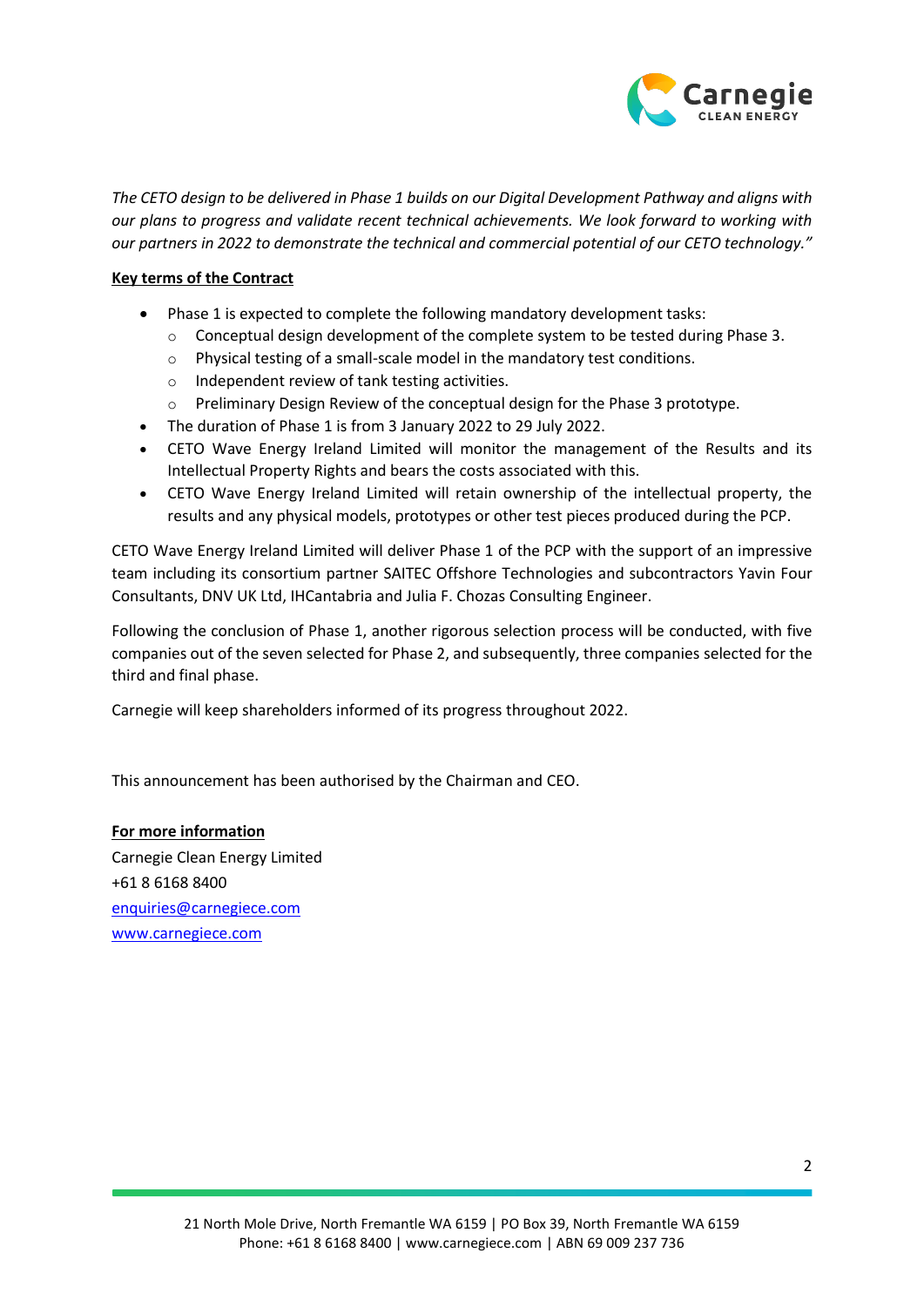

#### **ABOUT EUROPEWAVE PCP**

EuropeWave PCP is an innovative R&D programme for wave energy technology, which runs from 2022 to 2026. It will combine over €22.5m of national, regional and EU funding to drive a competitive Pre-Commercial Procurement (PCP) programme for wave energy.



Originally pioneered by the Wave Energy Scotland programme, the PCP model provides a structured approach, fostering greater openness, collaboration and sharing of risk between the public sector and technology developers. The programme will focus on the design, development, and demonstration of cost-effective wave energy converter (WEC) systems for electrical power production that can survive in the harsh ocean environment.



Match-funded by the EU's Horizon 2020 programme, it is a collaboration between Wave Energy Scotland (WES), the Basque Energy Agency (EVE) and Ocean Energy Europe (OEE). This collaboration is closely aligned with the decarbonisation, industrial and competitiveness objectives of the European Green Deal, and is part of a range of actions being taken to meet the European Commission's targets of 100MW of ocean energy by 2025 and at least 1GW by 2030.

The main technical challenges to be addressed in EuropeWave PCP may be expressed in terms of:

- Performance obtain quantitative evidence of appropriate power capture and conversion. capability and increase confidence in yield predictions from numerical model simulations.
- Survivability demonstrate effective strategies for survival in survival events.
- Availability demonstrate levels of availability through reliable prototype operation.
- Affordability increase confidence in the estimation of the technology costs (capital and operational) and determine a route to cost reduction to achieve a competitive LCOE.